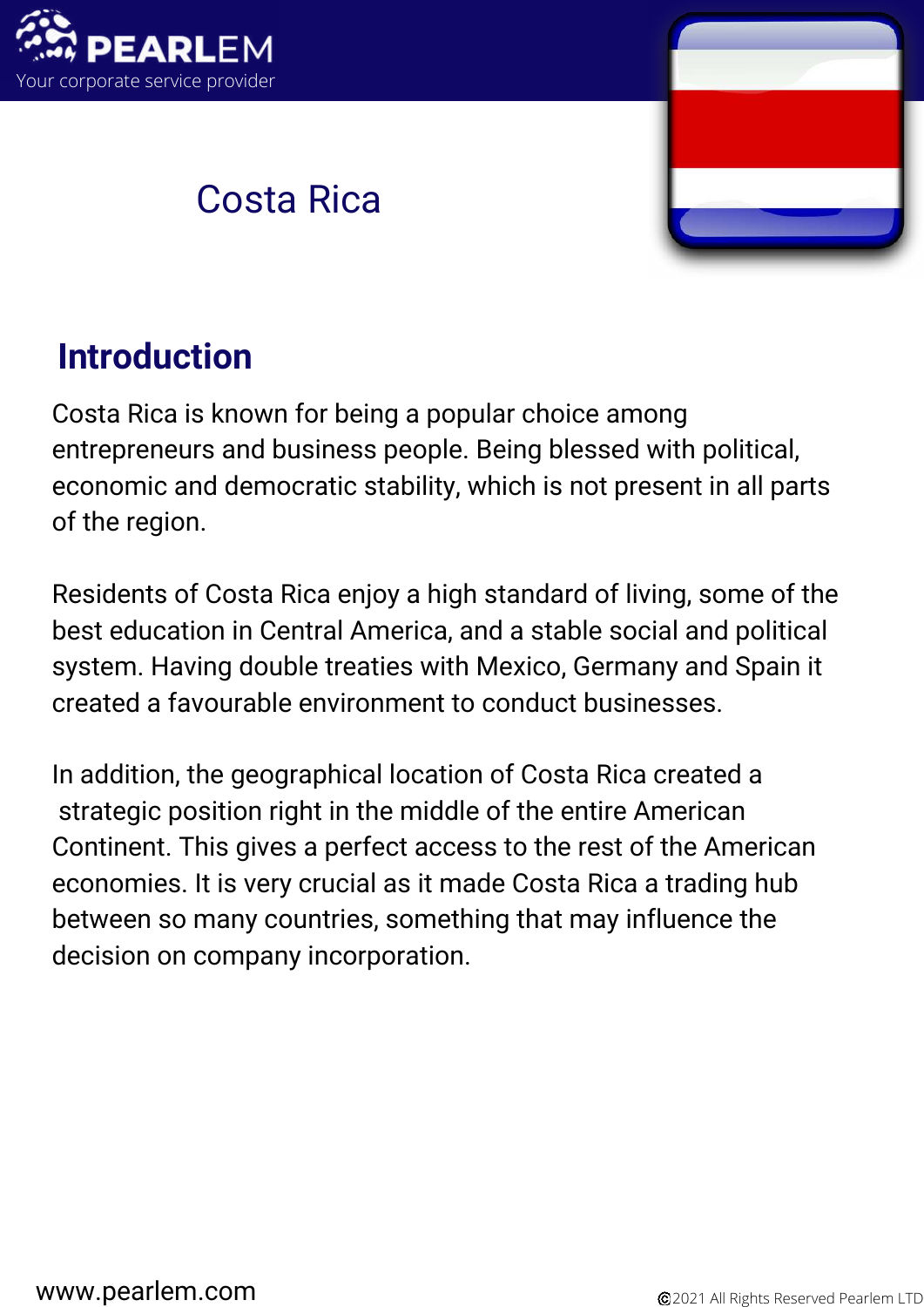

# **General information**

| Company type:                             | PLC / LLC                            |  |
|-------------------------------------------|--------------------------------------|--|
| Incorporation time:                       | 14 days                              |  |
| Legal system:                             | <b>Civil Law</b>                     |  |
| Corporate Tax:                            | $ 0\%$ / 5% / 10% / 15% / 20% / 30%* |  |
| <b>Offshore Tax:</b>                      | 0%, Territorial Tax                  |  |
| Currency:                                 | <b>CRC</b>                           |  |
| Time zone:                                | $GMT - 6$                            |  |
| $\star$ Depende on the corporation income |                                      |  |

\*Depends on the corporation income

### **Good for**

Low Tax for small businessers, International Trading

#### **Corporate requirements**

| Minimum number of Shareholders:            |            |
|--------------------------------------------|------------|
| Minimum number of Director:                | 3          |
| <b>Corporate Director Permitted:</b>       | <b>YES</b> |
| <b>Standard Authorized Capital/Shares:</b> | 10.000 CRC |
| Paid Up Capital:                           |            |

 $\overline{1}$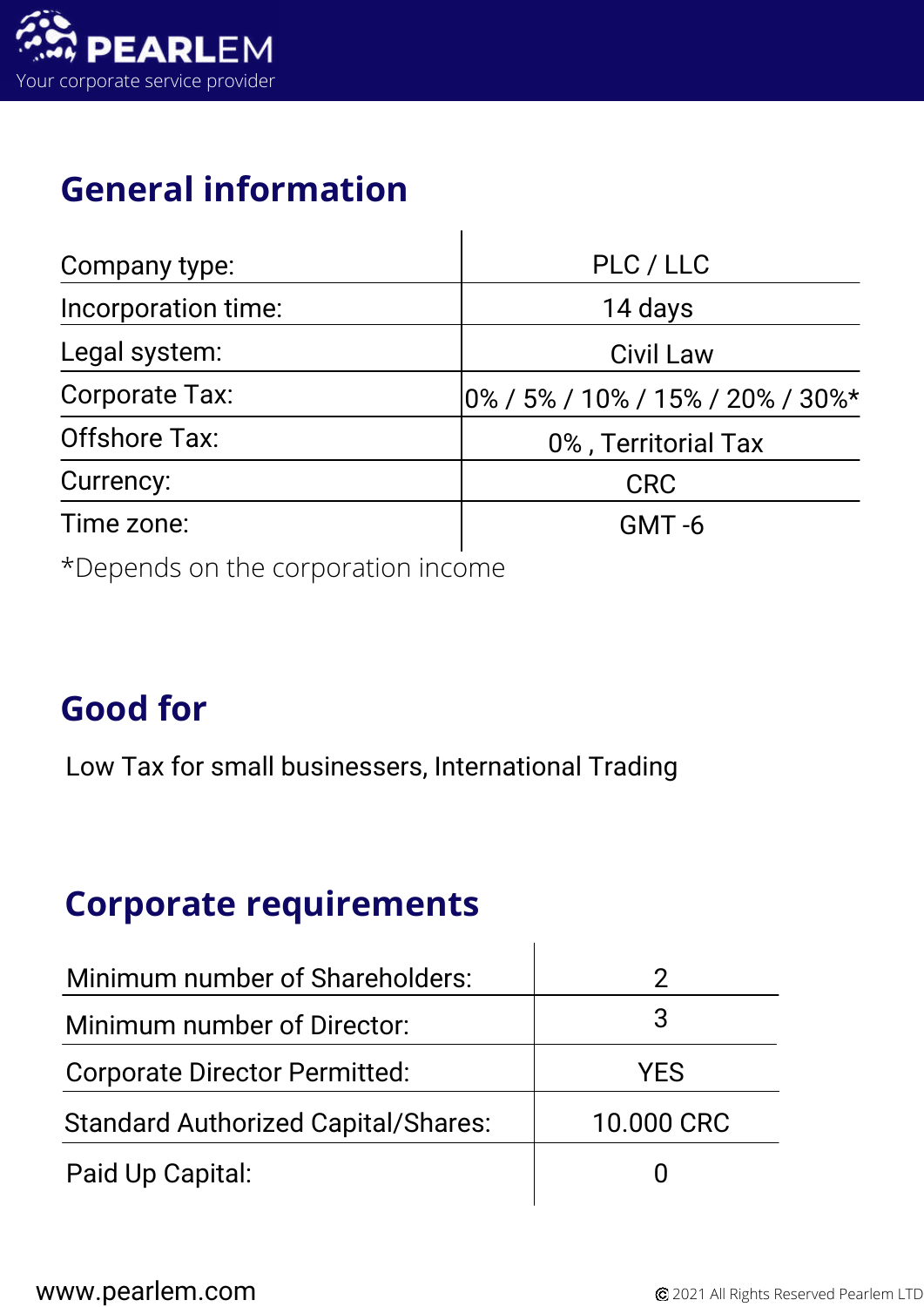

#### **Local requirements**

| Registered Office/ Registered Agent: | <b>YES</b> |
|--------------------------------------|------------|
| Company secretary:                   | NO.        |
| <b>Local Meetings:</b>               | <b>NO</b>  |
| Paid Up Capital:                     | NΩ         |

#### **Annual requirements**

| <b>Annual Returns:</b>                | $N()^*$   |
|---------------------------------------|-----------|
| <b>Audited Accounts:</b>              | <b>NO</b> |
| *No, unless income is from Costa Rica |           |

#### **Taxes**

| Corporate Tax:                   | 0% / 5% / 10% / 15% / 20% / 30% |
|----------------------------------|---------------------------------|
| Minimum Corporate Tax:           | 0%, Territorial Tax             |
| <b>Capital Gains:</b>            | 15%                             |
| Dividends received:              | 15%                             |
| Dividends Withholding Tax:       | 15%                             |
| <b>Interest Withholding Tax:</b> | 15%                             |
| Royalties Withholding rate:      | 15%                             |
| <b>VAT/ Sales Tax:</b>           | 13%                             |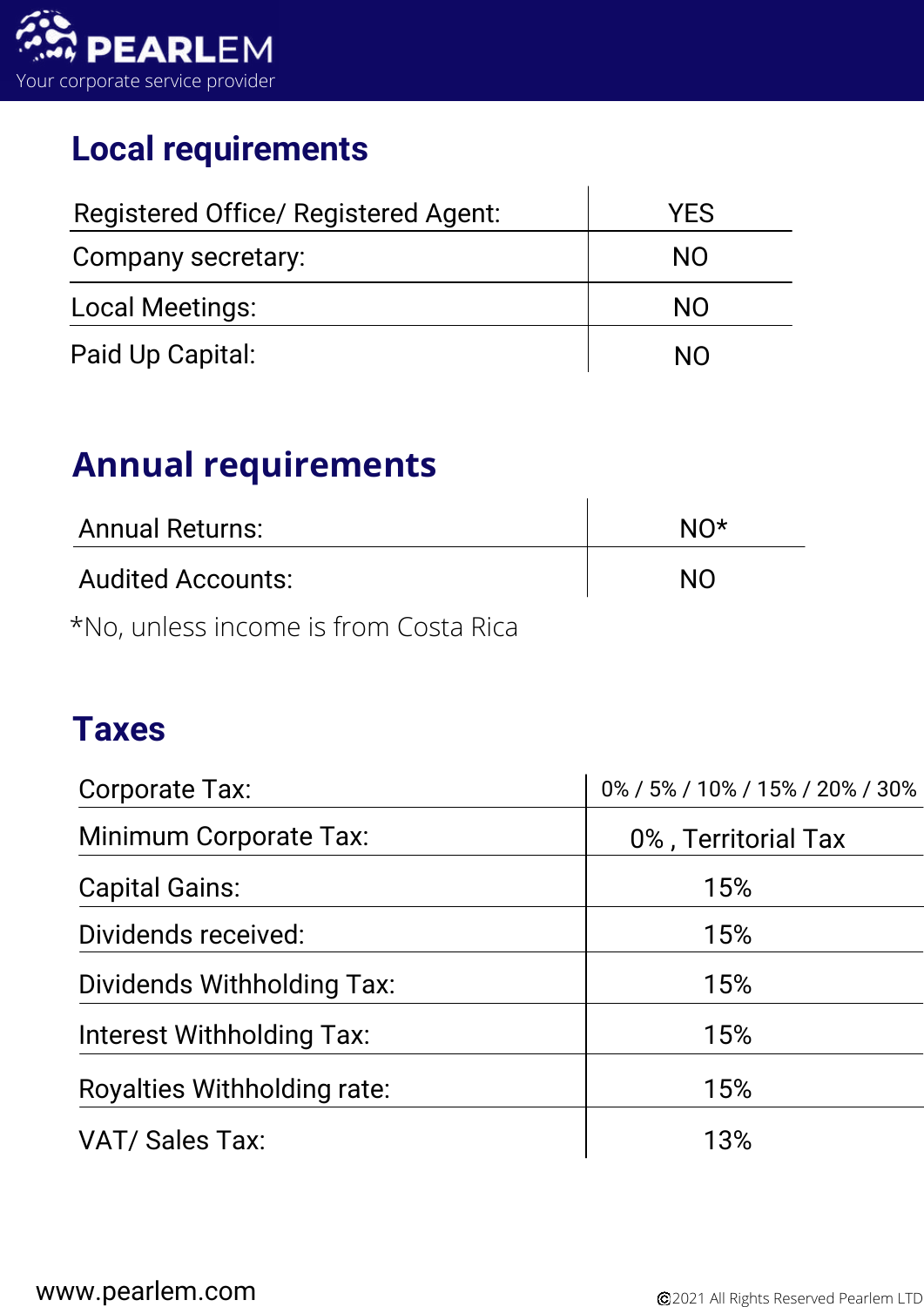

### Information about Costa Rica

### **Location**

Costa Rica is located in Central America, bordered by Panama, Nicaragua, the Pacific Ocean and the Caribbean Sea.

# **Political structure**

Costa Rica is a presidential, representative democratic republic that enjoys multi-party system. The President, elected for 4 years at a time, is the head of the government as well as the head of state.

Costa Rica is a member of the Organization of American States, the Community of Democracies, and the United Nations. It's also home to the Inter-American Court of Human Rights and the United Nations University of Peace.

# **Economy and Infrastructure**

Once dependent on agriculture, has diversified to include sectors such as finance, corporate services for foreign companies, pharmaceuticals, and ecotourism.

Many foreign manufacturing businesses and services companies operate in Costa Rica's Free Trade Zones (FTZ) where they benefit from investment and tax incentives.

Costa Rica has free trade agreements with many countries, including the US. There are almost no trade barriers that would significantly affect imports and the country has been lowering its tariffs in accordance with other Central American countries.

**WWW.pearlem.com** 2021 All Rights Reserved Pearlem LTD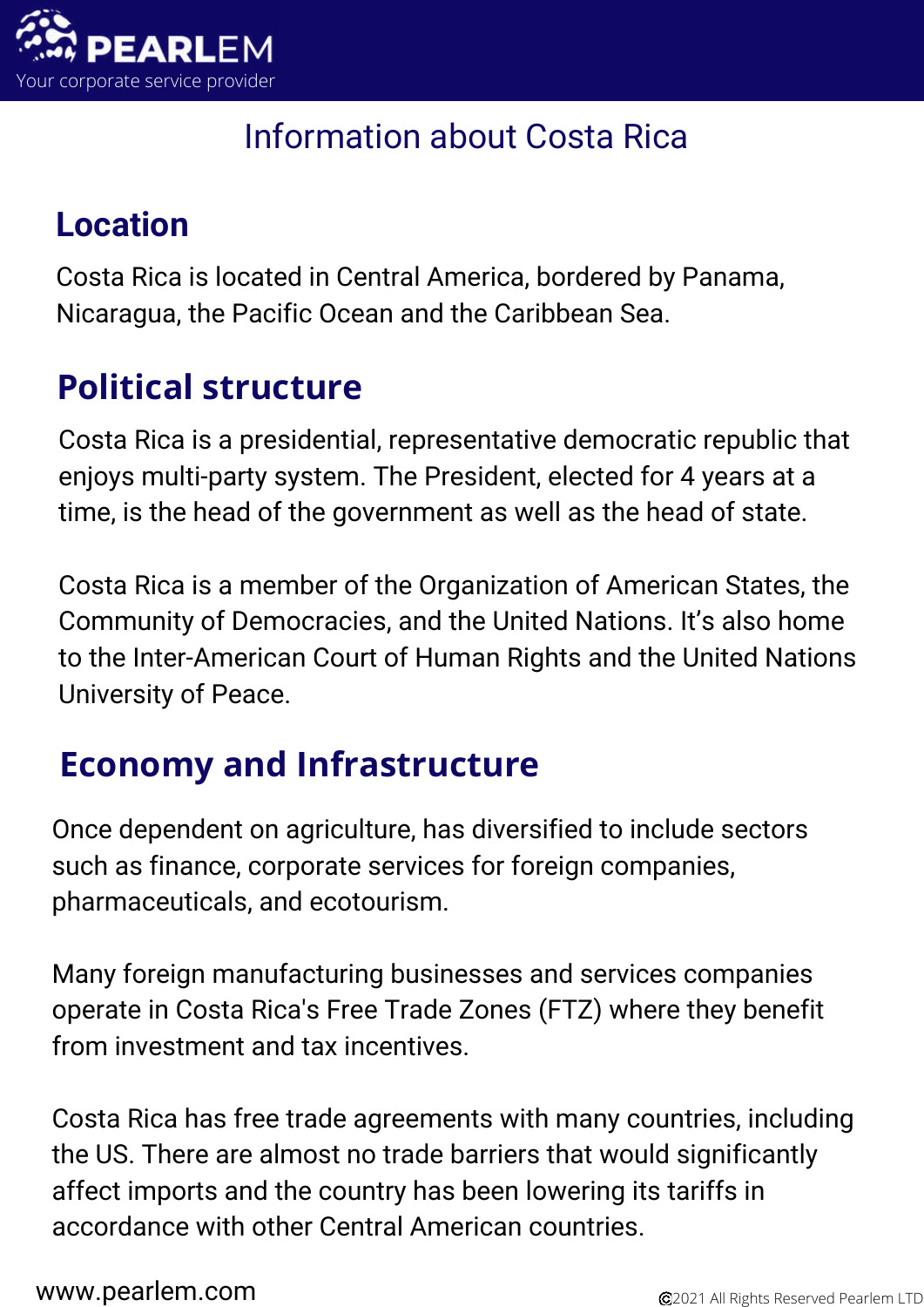

# **Population, language and culture**

As a result of the immigration of Spanish people, their 16th-century Spanish culture and its evolution changed everyday life and culture until today, with Spanish language and the Catholic religion as primary influences.

The cuisine is a blend of Native American, Spanish, African. Traditional dishes and many others are made of corn and represent indigenous people. Spanish people brought many new ingredients at that time and later in the 19th century the African flavor mixed with other Caribbean flavours.

Today, cuisine but not only is an interesting mix from different parts of the world creating one unique cultural environment.

### **Type of law**

The country's legal system is based on Civil Law, influenced by the Roman criminal system.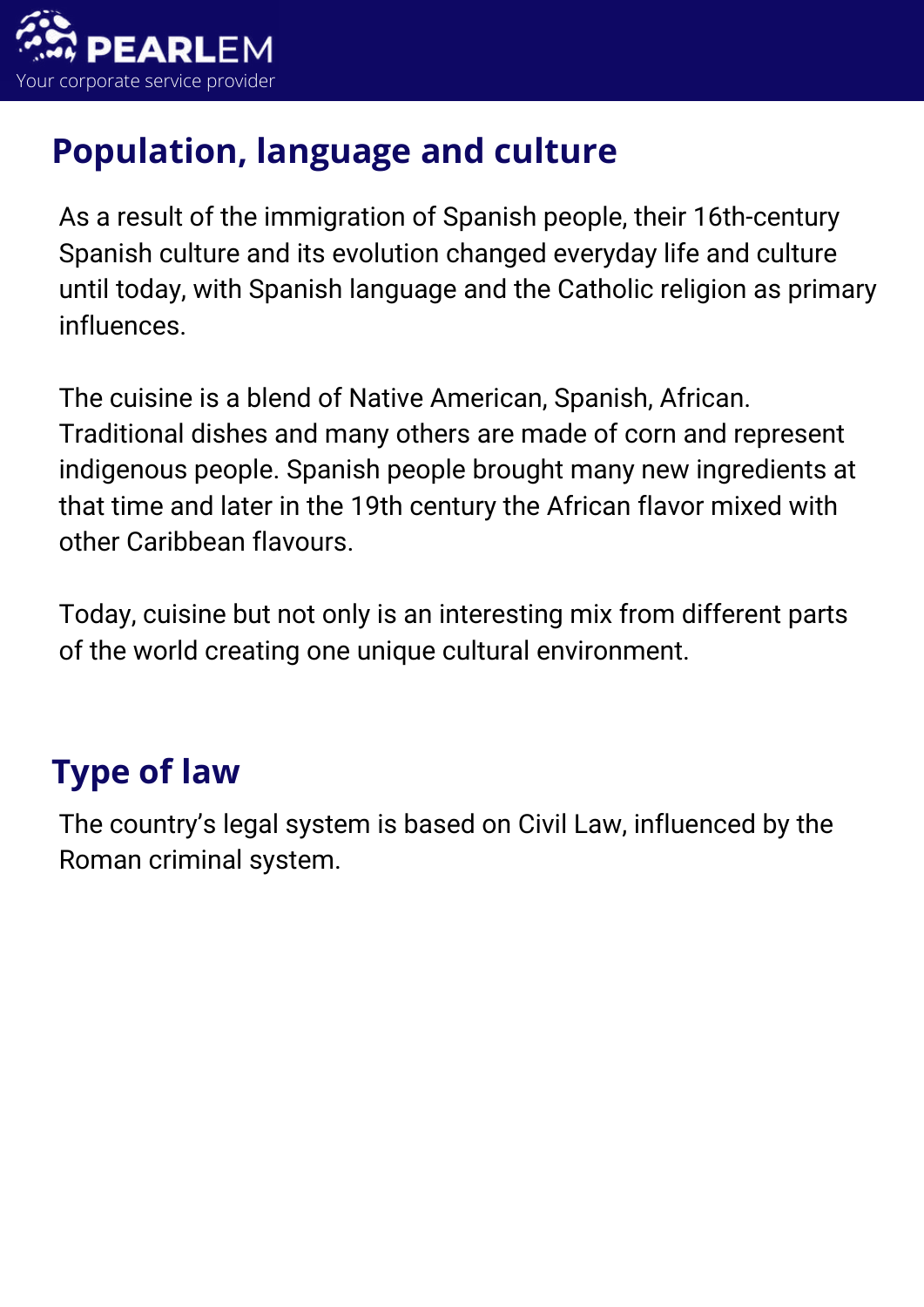

#### **Documents required during the opening process**

Personal documents of each director, shareholder, appointed secretary, authorized signatory and ultimate beneficial owner

- $\circ$  Proof of identity: copy of valid passport
- Proof of residential address: original or copy of utility bill/bank statement dated within previous 3 months
- $\circ$  The proposed  $3$  company names with ending suffix "Limited", "Corporation" or "Incorporated"; or (b) the abbreviation "Ltd", "Corp" or "Inc"

### **What Pearlem provides for you?**

- The Certificate of Incorporation issued by the local registrar
- Company secretarial maintenance
- The Memorandum and Articles of Association
- A fully dedicated agent from Pearlem at your service for one year
- A company head office (Registered address and Agent)
- $\circ$  The share certificate(s)
- The resolution relating to the nomination of director and the distribution of shares

#### **Costs of company incorporation**

Initial set up fee: £509.00

Total cost: £2,394.50